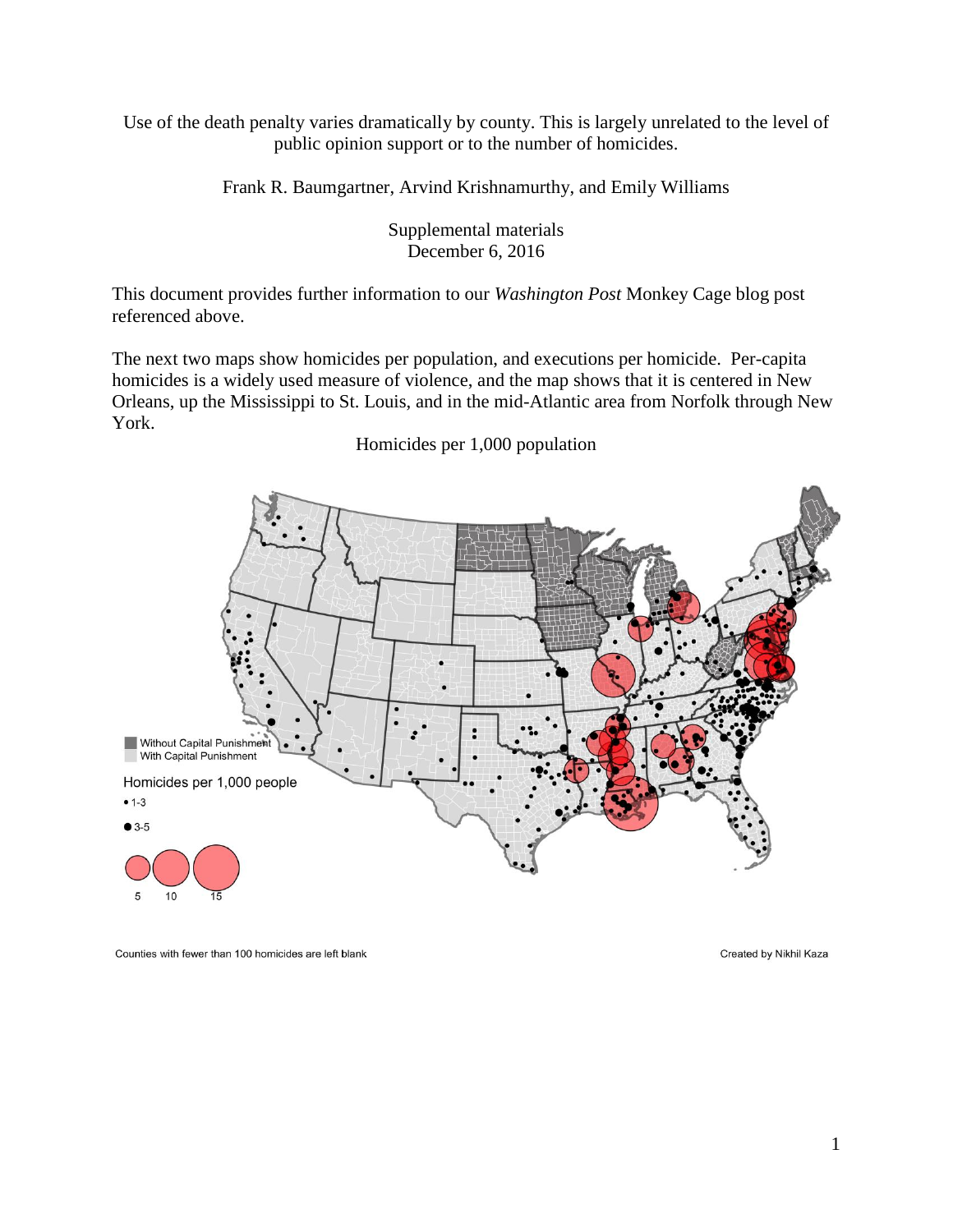## Executions per 100 homicides



Counties with fewer than 100 homicides are left blank

Created by Nikhil Kaza

Executions per 100 homicides are concentrated in Brazos County, Texas, throughout Texas and Oklahoma, in Missouri, and in Virginia and Delaware.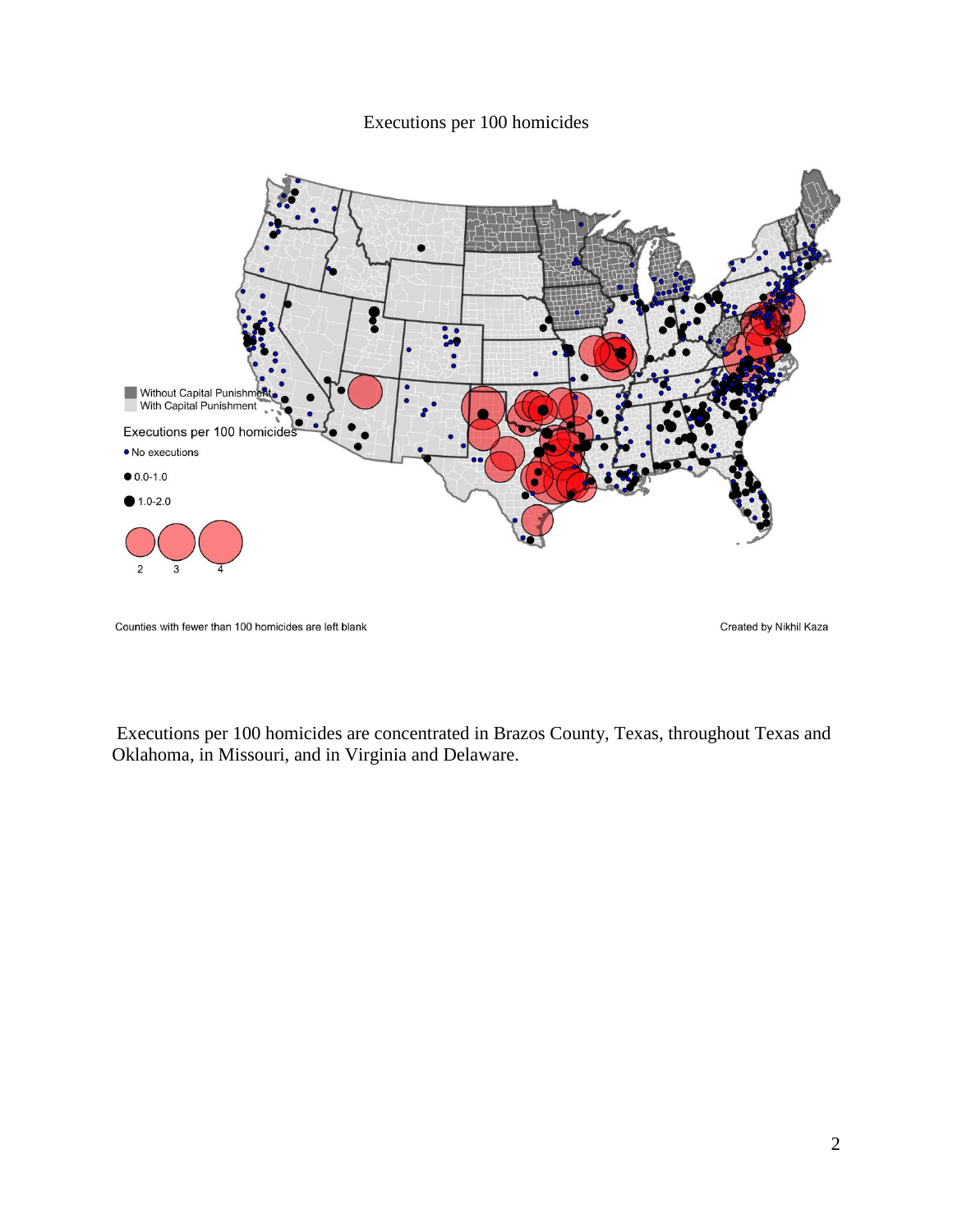

Homicides and executions by state, including Texas and California:

The table below presents our state-by-state estimates of public opinion on the death penalty. We report the number of respondents across all 24 survey administrations from 1978 through 2015, and calculate the percent in support of the death penalty as a percentage of all those expressing an opinion. (That is, we ignore the neutral responses, those who say they don't know, and those who did not answer the question.) In the last column, we also present indicate the number of executions in that state. Note that the table includes all fifty states but that the number of respondents from some states (including, for example, Alaska) is very low. We highlight the states with low numbers of responses (fewer than 100) in gray, and we exclude them from the figure below. But the Table shows all of our state opinion estimates.

| $\tilde{\phantom{a}}$ |        |         |             |        |         |            |
|-----------------------|--------|---------|-------------|--------|---------|------------|
|                       | Pro-DP | Anti-DP | Directional | Survey | Pro-DP  | Executions |
| <b>State</b>          | N      | N       | N           | N      | Percent | 1976-2015  |
| AL                    | 271    | 95      | 366         | 415    | 74.04   | 57         |
| AK                    | 10     |         | 18          | 20     | 55.56   |            |
| <b>AR</b>             | 195    | 55      | 250         | 269    | 78.00   | 27         |
| AZ                    | 280    | 110     | 390         | 426    | 71.79   | 37         |
| <b>CA</b>             | 1880   | 778     | 2658        | 2905   | 70.73   | 13         |
| CO                    | 328    | 143     | 471         | 529    | 69.64   |            |
| CT                    | 207    | 105     | 312         | 345    | 66.35   |            |
|                       |        |         |             |        |         |            |

Death Penalty Public Opinion Data by State, 1978 to 2015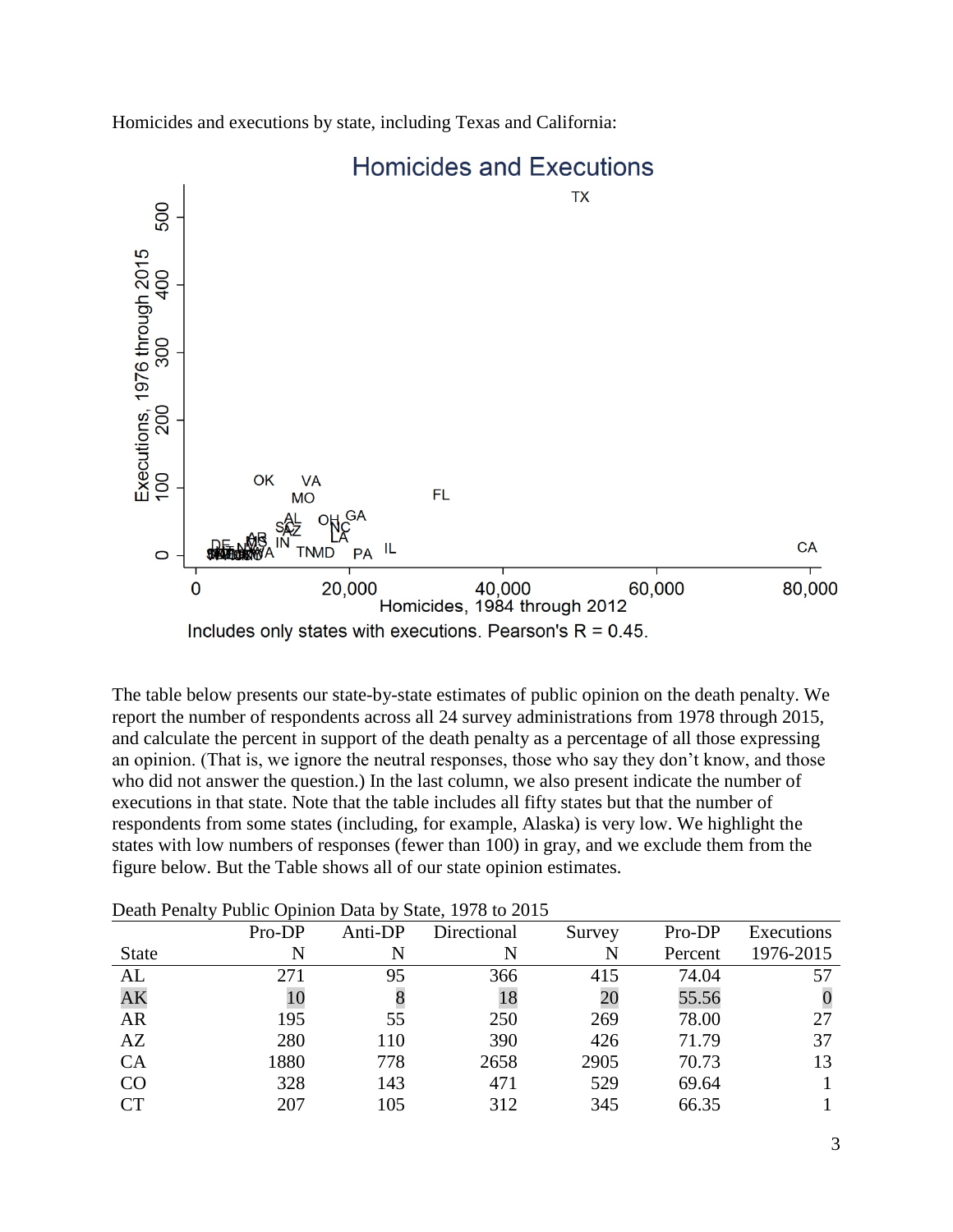| DE                         | 50   | 21  | 71   | 80   | 70.42 | 16               |
|----------------------------|------|-----|------|------|-------|------------------|
| FL                         | 1020 | 303 | 1323 | 1439 | 77.10 | 92               |
| <b>GA</b>                  | 521  | 195 | 721  | 786  | 72.77 | 61               |
| H                          | 26   | 5   | 31   | 34   | 83.87 | $\boldsymbol{0}$ |
| IA                         | 246  | 88  | 334  | 365  | 73.65 | $\boldsymbol{0}$ |
| ID                         | 130  | 20  | 150  | 162  | 86.67 | 3                |
| $\mathop{\rm IL}\nolimits$ | 758  | 282 | 1040 | 1147 | 72.88 | 12               |
| IN                         | 469  | 153 | 621  | 691  | 75.36 | 20               |
| <b>KS</b>                  | 210  | 85  | 295  | 324  | 71.19 | $\boldsymbol{0}$ |
| KY                         | 301  | 115 | 416  | 468  | 72.36 | $\mathfrak{Z}$   |
| LA                         | 331  | 85  | 416  | 458  | 79.57 | 28               |
| MA                         | 350  | 261 | 611  | 683  | 57.28 | $\boldsymbol{0}$ |
| MD                         | 334  | 162 | 496  | 550  | 67.34 | $\mathfrak s$    |
| <b>ME</b>                  | 100  | 56  | 156  | 185  | 64.10 | $\boldsymbol{0}$ |
| MI                         | 582  | 282 | 864  | 967  | 67.36 | $\boldsymbol{0}$ |
| <b>MN</b>                  | 277  | 194 | 471  | 543  | 58.81 | $\boldsymbol{0}$ |
| <b>MO</b>                  | 423  | 114 | 537  | 591  | 78.77 | 86               |
| <b>MS</b>                  | 193  | 79  | 272  | 301  | 70.96 | 21               |
| MT                         | 109  | 29  | 138  | 154  | 78.99 | 3                |
| NC                         | 519  | 210 | 729  | 812  | 71.19 | 43               |
| N <sub>D</sub>             | 50   | 24  | 74   | 78   | 67.57 |                  |
| <b>NE</b>                  | 180  | 54  | 234  | 260  | 76.92 | $\frac{0}{3}$    |
| NH                         | 95   | 35  | 130  | 145  | 73.08 | $\boldsymbol{0}$ |
| NJ                         | 536  | 215 | 751  | 832  | 71.37 | $\boldsymbol{0}$ |
| <b>NM</b>                  | 137  | 54  | 191  | 211  | 71.73 | $\mathbf{1}$     |
| ${\rm NV}$                 | 117  | 31  | 148  | 159  | 79.05 | 12               |
| <b>NY</b>                  | 1130 | 597 | 1727 | 1905 | 65.43 | $\boldsymbol{0}$ |
| <b>OH</b>                  | 864  | 247 | 1111 | 1211 | 77.77 | 53               |
| OK                         | 265  | 64  | 329  | 365  | 80.55 | 112              |
| <b>OR</b>                  | 228  | 105 | 333  | 369  | 68.47 | $\overline{c}$   |
| PA                         | 1061 | 352 | 1413 | 1544 | 75.09 | $\mathfrak{Z}$   |
| RI                         | 76   | 50  | 126  | 134  | 60.32 | $\boldsymbol{0}$ |
| SC                         | 252  | 98  | 350  | 398  | 72.00 |                  |
| SD                         | 66   | 20  | 86   | 93   | 76.74 | $\frac{43}{3}$   |
| <b>TN</b>                  | 426  | 133 | 559  | 638  | 76.21 | 6                |
| TX                         | 1134 | 381 | 1515 | 1655 | 74.85 | 533              |
| UT                         | 211  | 31  | 242  | 266  | 87.19 | 7                |
| <b>VA</b>                  | 479  | 218 | 697  | 765  | 68.72 | 111              |
| <b>WA</b>                  | 522  | 179 | 701  | 758  | 74.47 | 5                |
| WI                         | 398  | 186 | 584  | 645  | 68.15 | $\boldsymbol{0}$ |
| <b>WV</b>                  | 165  | 59  | 224  | 242  | 73.66 | $\boldsymbol{0}$ |
| WY                         | 35   | 5   | 40   | 48   | 87.50 | $\mathbf{1}$     |
|                            |      |     |      |      |       |                  |

Pro DP, Anti DP  $N =$  total number of responses Pro or Anti DP. Directional  $N =$  Sum of previous two variables. Survey  $N =$  total number of respondents in that state, across all the surveys. This number may be larger than the Directional N because it includes people who did not respond to the question, or who gave neutral responses. Pro-DP Percent =  $(Pro\ DP x 100)$  / Directional N.